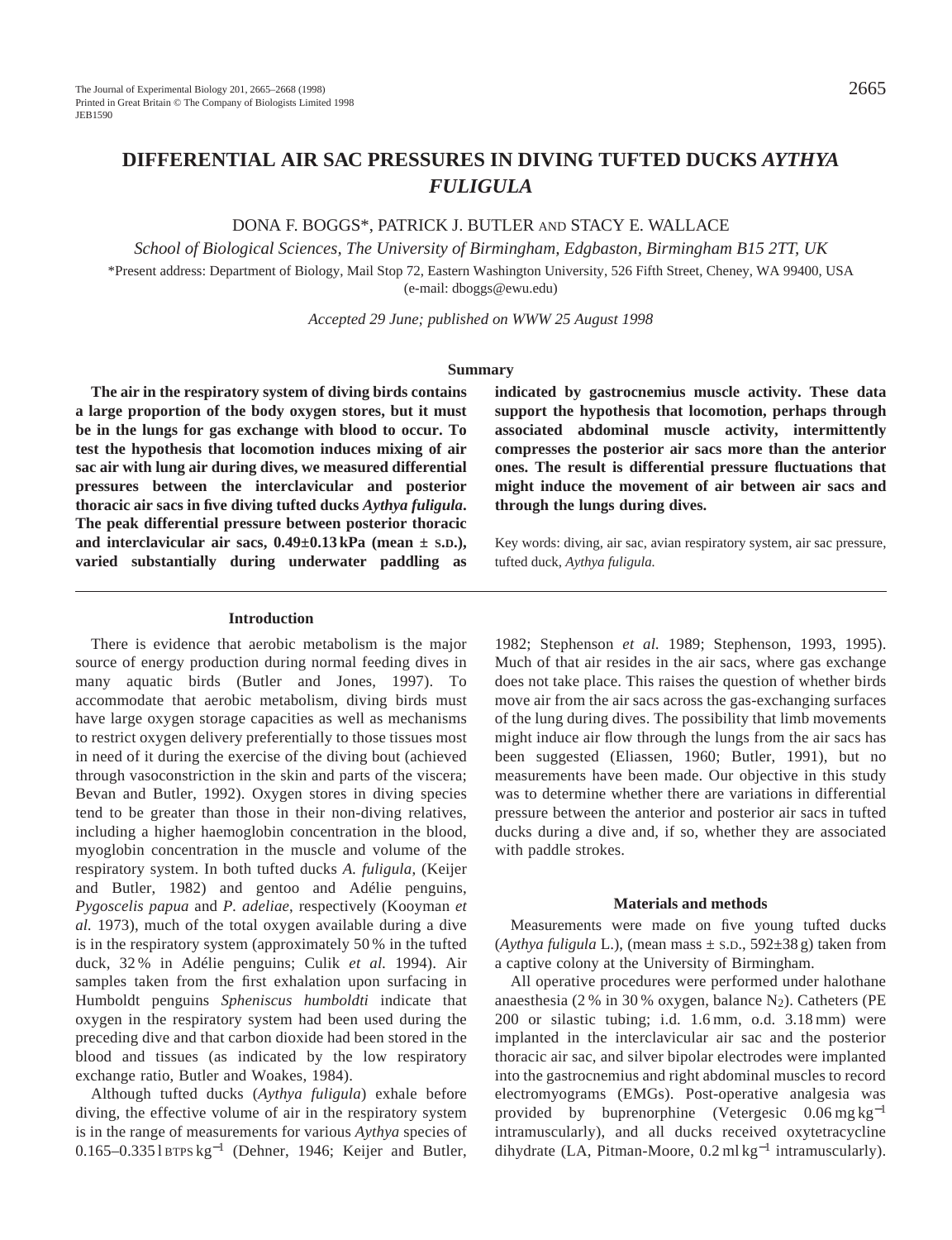# 2666 D. F. BOGGS, P. J. BUTLER AND S. E. WALLACE

After a recovery period of 1–4 days, the differential pressure between the posterior thoracic and interclavicular air sacs was measured by connecting the sac catheters to either side of a miniature piezoresistive differential pressure transducer (Endevco, model 8507C-2). Measurements were made, with the transducer either on the bird's back or connected to long (78 cm) tubes, during short (10–20 s) escape dives (see Butler and Jones, 1997) to an average depth of 0.5 m, while the bird was inactive on the water's surface, while it was swimming on the surface and while it was standing or walking on land. When the transducer was under water, the cold temperature of the water  $(11.8 \degree C)$  altered its sensitivity (there was a 6.3 % reduction in sensitivity per °C), but it was enclosed in silicone rubber and was unaffected by the water electrically. The temperature-induced alterations were corrected for by calibrating the transducer under water as well as out of the water. The EMG from the gastrocnemius muscle was used as an indicator of paddling and was recorded by connecting the EMG electrodes to a Grass P511 preamplifier *via* a miniature connector (Microtech, models GM2 and GF2) to a cable (Cooner Wire Co., NMUF-2/30-40462J). Abdominal muscle activity was only successfully measured in one diving duck and in two ducks during walking. The probability of cross talk between electromyographic recordings from the gastrocnemius and abdominal muscles was low. Boggs and Dial (1993) demonstrated within one muscle that electrodes of this type have to be more than 1 cm apart to avoid cross talk within a muscle. Thus, cross talk between electrodes in different muscles, approximately 4 cm apart, as in the current study, is most unlikely. Further reassurance on this point is derived from the asynchronous signals from ipsilateral abdominal and gastrocnemius muscles in the walking ducks.

The accuracy of the differential pressure measurements was tested in several ways. The same tubing used to connect the air sac catheters to the transducer was connected at one end to each port of the transducer and at the other end to an oscillating pressure generator that produced pressure changes of similar magnitude (0.2–0.6 kPa) and at similar frequencies (4–5 Hz) to those observed in the experimental situation. In this configuration, little or no differential pressure was observed in most cases. In the worst case, a small differential pressure of 0.004 kPa was recorded, which constitutes a 0.7–1.3 % error. Therefore, the transducer was well balanced and recorded zero differential pressure when it was at zero. Then 3 mm of fluid was introduced into one tube and the test was repeated. This introduced an apparent differential pressure of 0.06–0.08 kPa with a signal of 0.25–0.35 kPa applied to both tubes. These artefactual differential pressures are small compared with the differential pressures recorded during the experiments (of the order of 0.5 kPa), but nonetheless potentially introduce an error. We attempted to avoid this by either blowing or sucking out any fluid that might have accumulated in the catheters by condensation or capillary action prior to each diving bout. We also tested the effects of movement of the long tubes connected to the

| Table 1. Peak differential pressure between posterior |  |
|-------------------------------------------------------|--|
| thoracic and interclavicular air sacs in tufted ducks |  |

| Resting breathing                        | Surface swimming<br>breathing                                | Paddling in<br>breath-hold dive |
|------------------------------------------|--------------------------------------------------------------|---------------------------------|
| $0.03 \pm 0.005$                         | $0.08 + 0.04$                                                | $0.49 \pm 0.13*$                |
| Values are means $\pm$ s.D. (N=5 birds). | *Significantly different from the resting value $(P<0.05)$ . |                                 |

differential pressure transducer during the dive by moving them about under water while attached to a common volume. There was either no signal generated by the motion or no signal greater than 0.012 kPa.

 $\chi^2$ -tests were used to determine (1) whether there was an association between paddle strokes and pressure fluctuations, and (2) whether pressure changes occurred independently of paddling events. In the first case, the null hypothesis was that a correspondence between pressure fluctuations and paddle strokes would occur no more than the randomly predicted 50 % of the time, and in the second case it was that pressure fluctuations were equally likely to occur with and without paddling events. Two-tailed *t*-tests were used to assess the difference between two means. Values are presented as means  $\pm$  S.D.



Fig. 1. Air sac pressure measurements from a resting tufted duck *Aythya fuligula*. In A and B, the small pressure changes within single air sacs relative to atmospheric pressure that are responsible for inspiratory and expiratory air flow can be seen. (C) The difference in pressure between posterior thoracic and anterior interclavicular air sacs.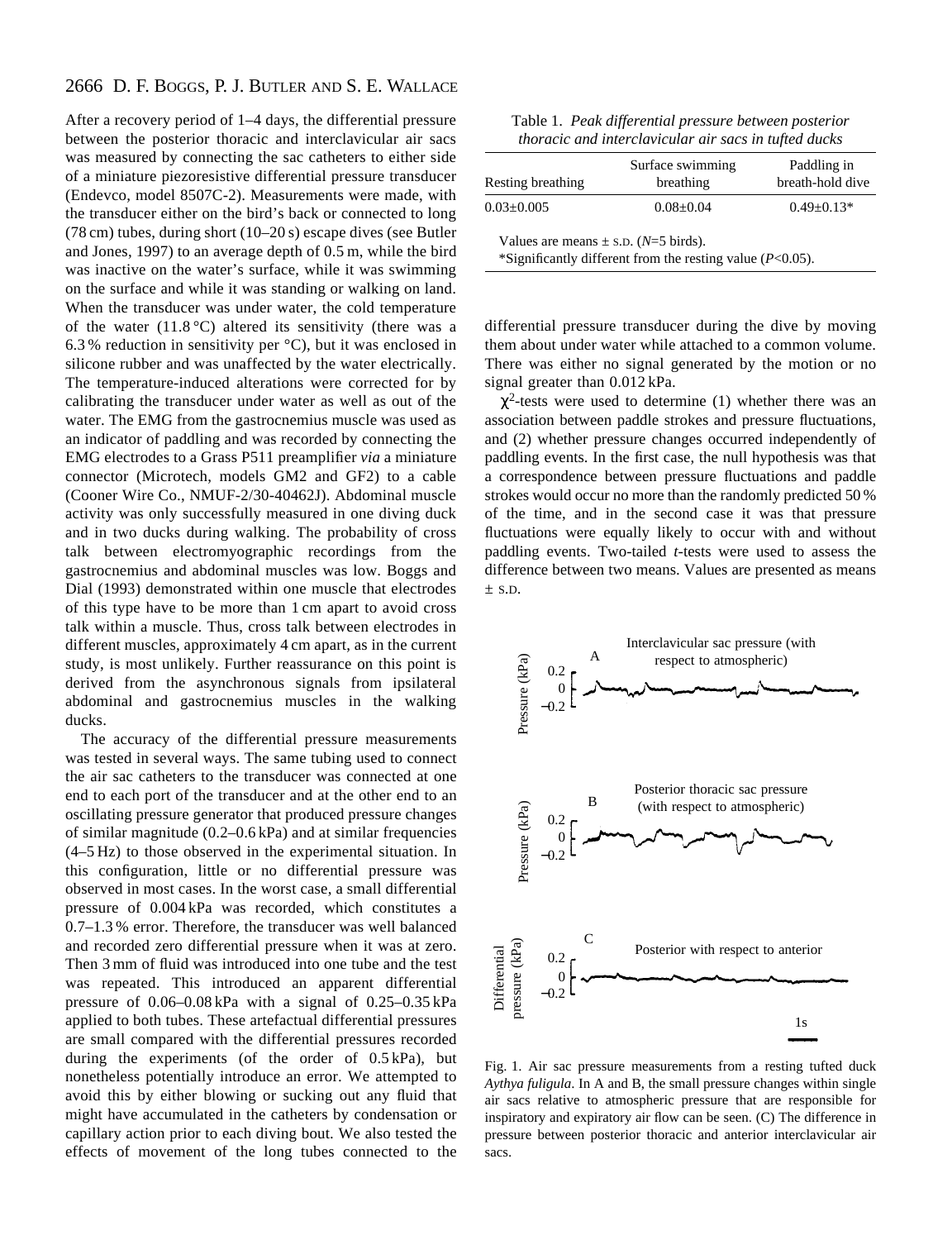

Fig. 2. Fluctuations in differential pressures (upper traces) between posterior thoracic and interclavicular air sacs in a tufted duck *Aythya fuligula* while swimming at the surface (A) and during a breath-hold dive (B). The lower traces are electromyograms (EMG) from the gastrocnemius muscle. Variations in differential pressure correspond with gastrocnemius muscle activity associated with the paddle stroke.

### **Results**

We found a very small differential pressure signal associated with breathing in the resting bird  $(0.03\pm0.005 \text{ kPa})$  (Table 1; Fig. 1). During the breath-hold dive, there were fluctuations in differential pressure with a mean value of 0.49±0.13 kPa for the five birds studied, using 34–84 paddle cycles per bird. These pressure fluctuations corresponded to paddle strokes, identified from the activity of the gastrocnemius muscle; examples are shown from two different birds in Figs 2 and 3. Although pressure fluctuations occurred without paddle cycles (<15 %) and paddle cycles occurred without associated changes in pressure (<8 %), overall there were statistically significant associations between paddle cycles and pressure fluctuations in all five ducks (*P*<0.005 in one duck, *P*<0.001 in all others). Both events were sufficiently infrequent that the



Fig. 3. Electromyographic (EMG) activities in the abdominal and gastrocnemius muscles during underwater paddling, and simultaneous fluctuations in differential air sac pressure between the posterior thoracic and interclavicular air sacs of a tufted duck *Aythya fuligula*.

independence of pressure changes and paddle cycles was statistically rejected. In one duck, abdominal muscle EMGs were also obtained, and the timing of abdominal muscle activity corresponded to that in the gastrocnemius muscle (Fig. 3) and to the differential pressure fluctuations.

We also recorded the impact of walking upon posterior air sac pressures (relative to atmospheric pressure) (Fig. 4) in two instrumented ducks. The mean change in pressure associated with stepping was  $0.105\pm0.05$  kPa, which was an average of 99 % of the sac pressure prior to the step.

#### **Discussion**

The data presented here indicate that locomotor movements during a dive can induce differential pressures between the posterior and anterior air sacs that might promote movement of air from the air sacs through the parabronchial region of the lung, thereby enhancing the use of the oxygen stored in the

Fig. 4. Fluctuations in air pressure in the posterior thoracic air sac relative to atmospheric pressure and electromyographic (EMG) activity in the right gastrocnemius and abdominal muscles of a tufted duck *Aythya fuligula* while standing and walking.